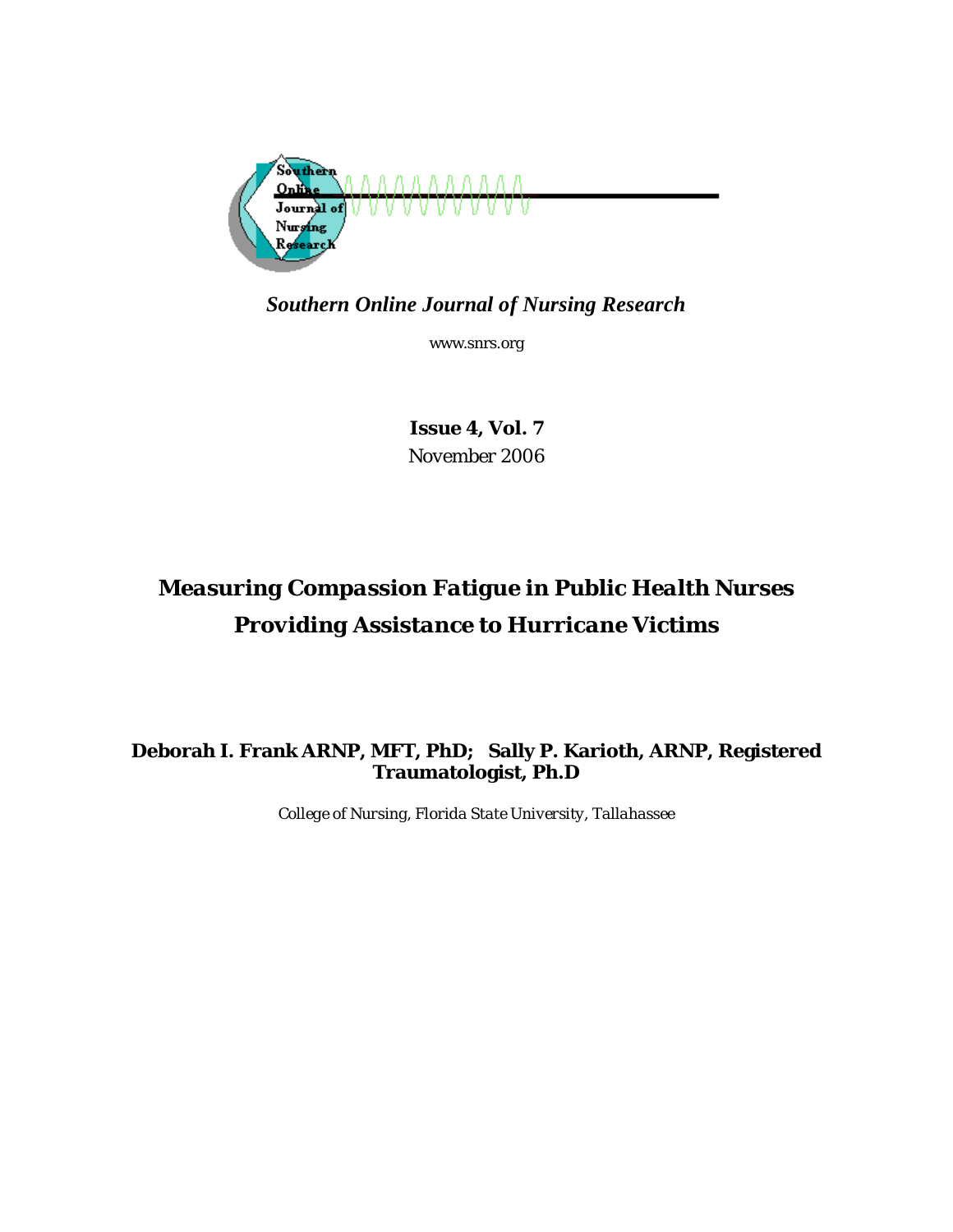### **ABSTRACT**

**Background:** It has been documented that disaster care providers are at risk for compassion fatigue (CF). However, there is only a beginning understanding of the factors that places nurses at risk for CF. This survey research measured the risk for CF in public health nurses who provided care to hurricane victims during the 2004 hurricane season in Florida.

**Method**: One hundred seventeen nurses responded by completing the Compassion Fatigue Self Test regarding how they were feeling during the time they were providing care, as well as how they were feeling at the current time (three to four months post hurricane).

**Results:** Findings revealed the majority were at low risk for CF. This may be because the majority were deployed for only two weeks and this was their first time to provide assistance to disaster victims. Variables correlated with increased risk for CF during the hurricane assistance and post hurricane included the sense of personal/family/normal job responsibility disruption, preferences to work less time that they did, and number of hours worked.

**Conclusions:** The findings of this study suggest that nurses are vulnerable to CF. Disaster relief agencies need to develop plans for deployment of nurses that minimize this risk. It suggests that research is needed in looking at the risk for CF in First time responders as compared to those who may perceive a deployment as a "here we go again" experience of burden.

## *Key words: public health nurses, compassion fatigue, and hurricane victims*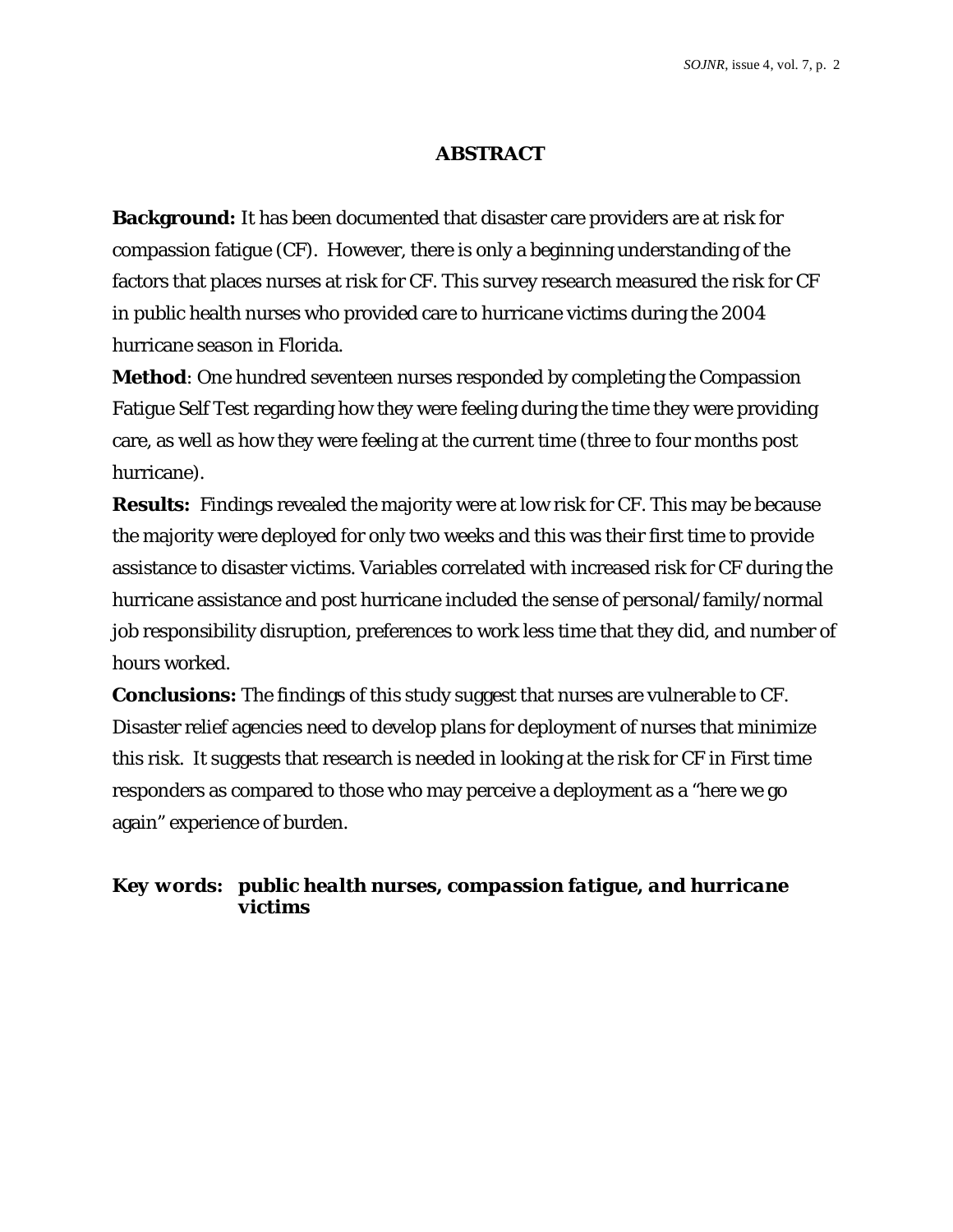## **Measuring Compassion Fatigue in Public Health Nurses Providing Assistance to Hurricane Victims**

#### **Introduction**

In Fall 2004, an unprecedented number of severe hurricanes and tropical storms inflicted devastating damage to residents of Florida. Public health nurses in the state were among those deployed to provide assistance to these victims, often in atypical settings such as special need shelters. One unique aspect of this situation was that many victims were in the process of recovering from one hurricane when they then incurred damage from yet another. These public health nurses were faced with providing care to a population reeling from multiple crises and high levels of stress. Many of the nurses had likely never experienced such severe and ongoing stress from clients because of the overwhelming devastation that occurred. Loss of family members, homes, jobs, electricity, and water were just some of the stressors experienced by clients. The length of time that the hurricanes and tropical storms were presenting a threat resulted in nurses possibly needing to provide assistance for an

extended period of time. Finally, these nurses were residents of Florida. Thus, they, their families, and their friends were also likely to have been affected by one, or all, of the hurricanes. This entire experience of coping was one that was novel for the population of Florida and most likely, for the nurses. The question then arose: "how did nurses respond to these demands?"

Joinson**1** suggests that nurses, who are empathetic, caring individuals, may absorb the traumatic stress of those they help. Figley**2** notes that caregivers in a disaster relief effort are susceptible to suffering negative effects as a result of their work, especially if they too have experienced similar devastation. Disaster relief workers may experience stress from the demands of helping those in need, while feeling that they are not doing enough and need to do more. Figley has referred to this phenomenon as compassion stress.**2** Prolonged exposure to compassion stress can lead to compassion fatigue (CF). CF is defined as a holistic state of exhaustion and dysfunction in which workers take on the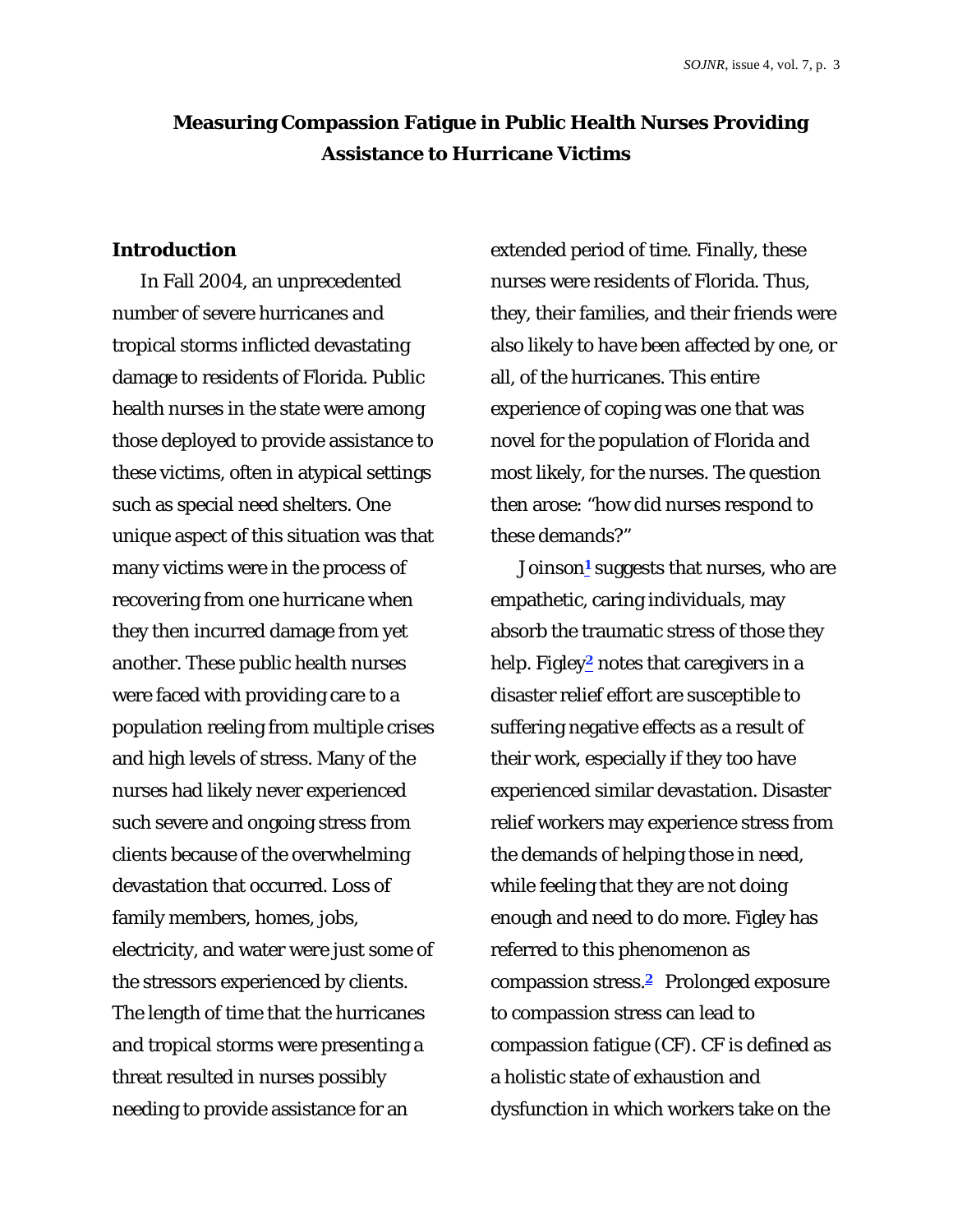emotional strain and burden of the victims themselves.**2** CF occurs in those affected by the trauma of another (usually a client or family member).**2** Cognitive, emotional, behavioral, spiritual, personal relationship, physical and work performance symptoms can be evident in CF. Specific symptoms of CF can include re-experiencing the traumatic event, intrusive thoughts, avoiding or numbing reminders of the event, sleep disturbance, irritability, anxiety, and loss of hope.**1,2** 

Four factors that place trauma workers at higher risk for CF are (a) being empathetic, (b) having a history of traumatic experiences, (c) having unresolved trauma, and (d) events in which children are involved.**1,2** Factors that impact the severity of these symptoms include the duration of the experience, potential for recurrence, whether the worker was exposed to death, dying, or destruction, and the degree of moral conflict.**1,2**

 There is a growing body of literature, which describes CF in disaster relief workers from various professions such as firefighters, policemen, and EMT's.**3-6** This

literature indicates that work-related triggers, such as increased length of time working, or exposure to dead bodies and people dying, increase the risk for CF. The findings regarding the influence of demographic factors such as age or gender in experiencing CF are mixed.**4,7-10** There is a paucity of research specifically addressing nurses' responses as disaster relief workers.

The topic of nurses and their risk for CF is just now being investigated. Some research has focused on nurses caring for unique populations, such as chronically ill pediatric patients**11** or hospice clients.**<sup>12</sup>** These studies have identified possible risk factors for nurses to experience CF, which include financial strain, dying patients, sacrificing personal needs for needs of their clients, and the push/pull of wanting to be home with family while also wanting to help the clients.

Such factors could easily be present in those nurses who were caring for hurricane victims. However, one difference may be that nurses caring for special populations have made a deliberate choice to work with those populations. That is to say, they may have made a conscious choice to become a pediatric nurse or hospice nurse. Further, these nurses may have acquired a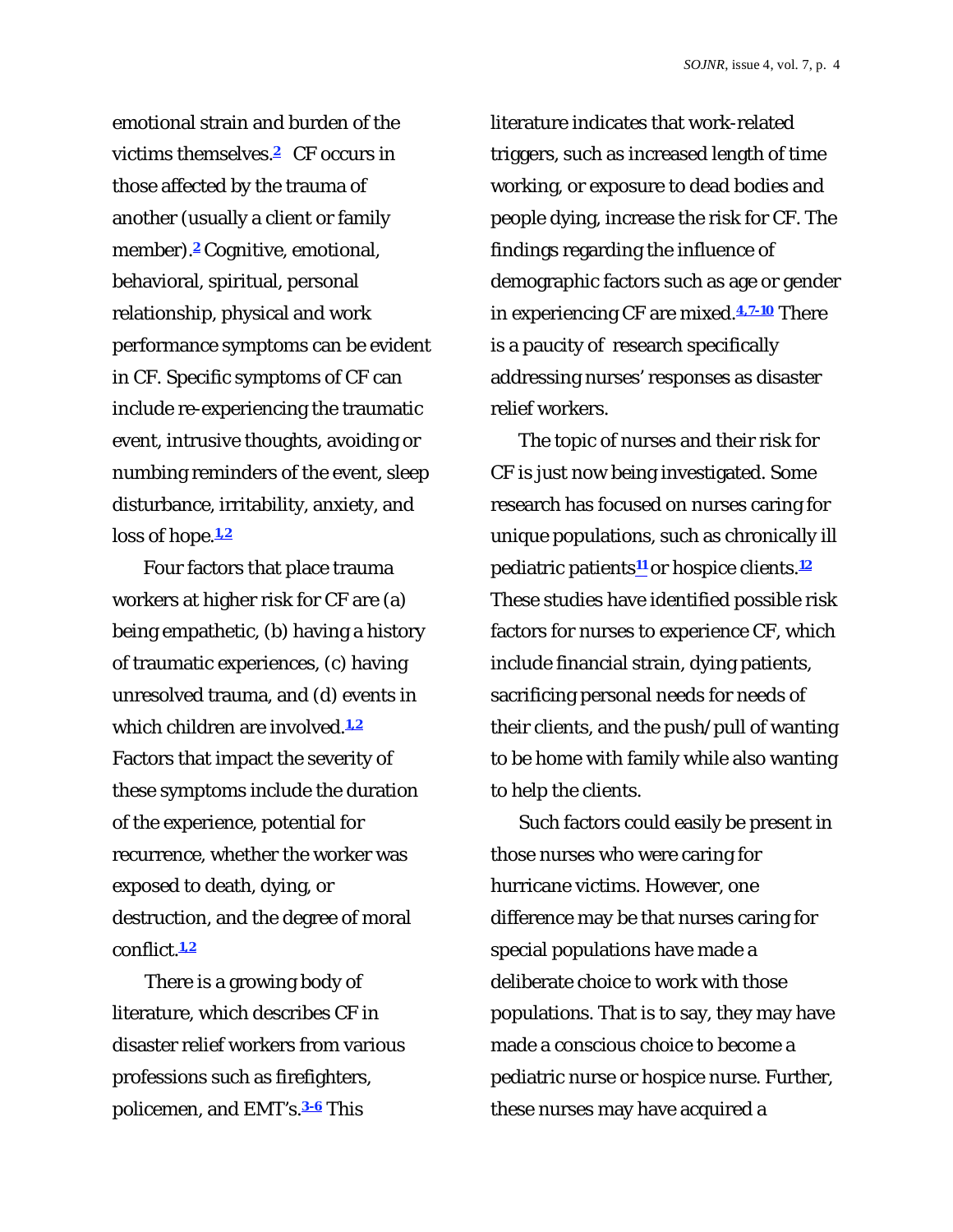specialized knowledge base related to that specific patient population, and would likely have access to the resources necessary to provide care, as well as a routine of scheduled times to work. Such conditions may not have been present for the nurses who were deployed to provide care for hurricane victims.

 The circumstances of the 2004 hurricane season and the responsibilities of these nurses to assist the storm victims, sometimes in very unpredictable and primitive conditions, were unique for Florida nurses. From the existing literature, we can speculate that these nurses would have been at risk for experiencing CF. However, with the limited research on nurses' experiences in these conditions, we do not know how nurses were affected during the time they were assisting victims. Nor do we know how they adjusted upon returning home to resume personal/work responsibilities after having just experienced a stressful experience. Did the absence from work and home provide additional stressors upon the nurses' return that may have increased their risk for CF post hurricane?

*Purpose.* This research investigated nurses' risk for CF related to their work during the 2004 Florida hurricanes. It also examined their risk for CF three to four months post hurricane, at the time they completed the survey. This post hurricane measurement was an attempt to capture the emotional adjustment of participants after they returned to home and work responsibilities, as the stress of having to "catch up" may have been an additional layer of stress in addition to that experienced while working with hurricane victims. Returning home may also coincided with the nurses' acknowledgement of the stress the nurses felt when deployed. Factors that may have influenced their response were examined, including the extent to which their own lives were disrupted, the extent to which their families and friends were affected, their prior experience with such events, and the time that elapsed between the care giving and the survey.

# *Research Questions*

- 1. What were the levels of risk for CF in public health nurses while they were assisting hurricane victims?
- 2. What were the levels of risk for CF in these nurses at the time they completed the survey (about three to four months later)?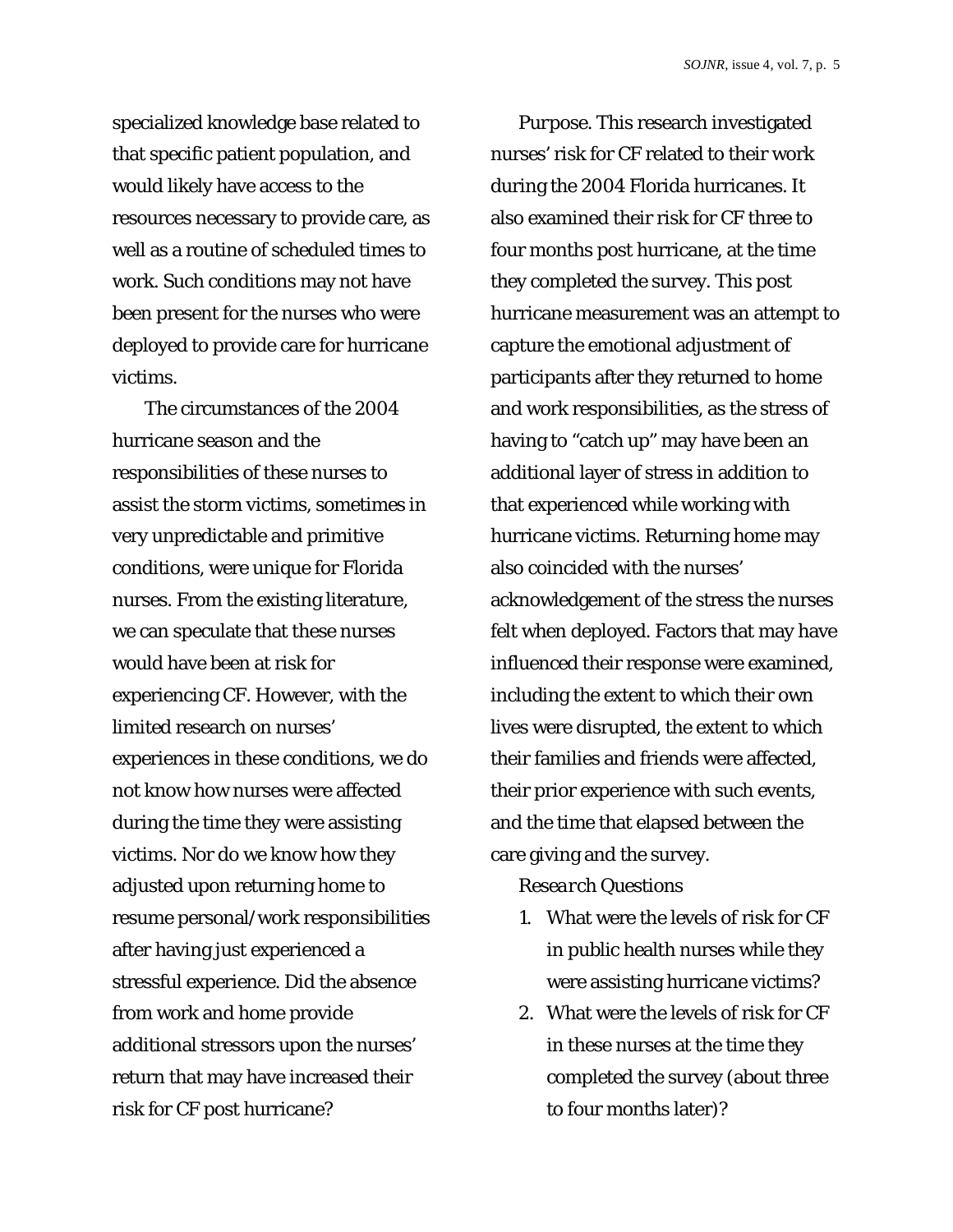3. What variables were related to levels of risk for CF in this population?

#### **Methods**

This research utilized a survey design gathering quantitative and qualitative data about the responses of nurses to their experience of assisting hurricane victims. The Florida State Department of Health (DOH) provided a list of names and addresses of 500 public health nurses who could have been deployed to assist hurricane victims.

*Procedure.* The nurses identified by the DOH were sent a survey questionnaire that elicited demographic data, as well as information about their feelings during the time they were deployed to assist hurricane victims, and their current feelings. Specifically, they were asked to think back to their hurricane experience and respond to the Compassion Fatigue Self-Test (CFST) based on those feelings. Then they were asked to respond to the same CFST based on how they were currently feeling. This second CFST was printed on a different color paper to differentiate it from the first. The

survey also provided space for openended comments to the various questions. A self-addressed return envelope was included for return of the survey.

*Instruments.* The instruments used included a demographic questionnaire, which included work experience, and questions about the personal and family circumstances that have been identified as possible factors influencing risk for CF. Questions about the effects of the hurricanes on their families and friends, the family responsibilities the nurses had such as being primary caregivers for children or parents, and the extent to which being deployed disrupted personal/family and work responsibilities were included.

 The CFST consists of thirty questions that describe a stressful event or feeling. Participants are asked to rate each question on a scale of how frequently they experienced that event or feeling. The CFST utilizes a 10-point Likert scale (1=rarely, 10=very often). The range of possible scores is from 30 to 300. The scores from each individual question are summed to give a total score (range from <94 to >173) and level of risk for CF. According to Figley,**2** interpretation of the scores is as follows:  $<$ 94 = low risk for CF, 95-128 = some risk of CF, 128-172 =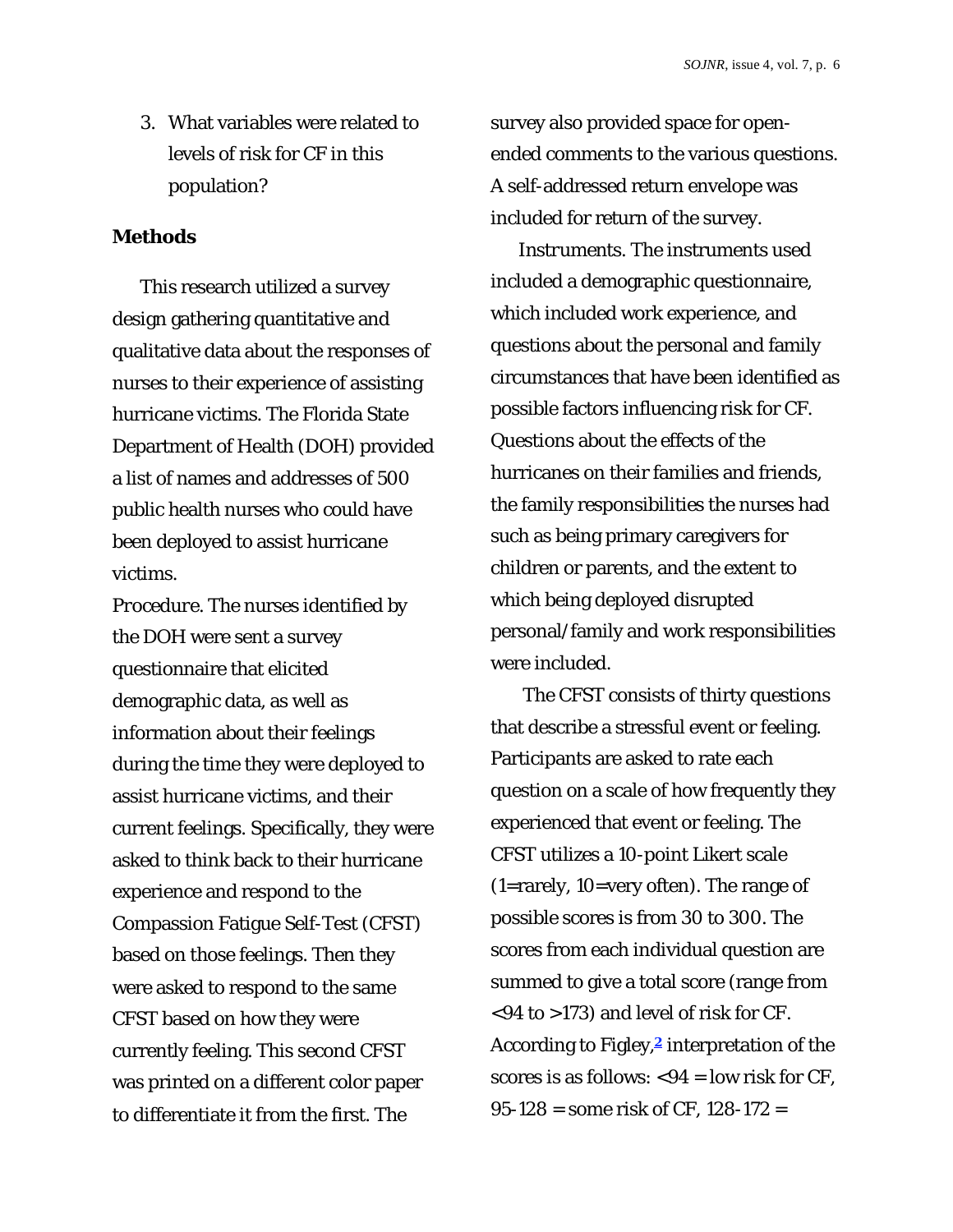moderate risk for  $CF$ , and  $>173$  = high risk for CF. The CFST has been utilized numerous times and implemented in the analysis of levels of risk for CF in various settings. Researchers have reported the tool as having reliability (alpha .86-.94) and validity.**<sup>7</sup>**

*Protection of Human Subjects.* The project received approval from both the Florida State University Institutional Review Board (IRB) as well as the Florida Department of Health IRB. Nurses were not asked to provide any identifying information. A one-page informed consent document described the risks and benefits, including the risk that they might be reminded of unpleasant memories when completing the survey. The researchers were trained in traumatology and mental health nursing and information on how to contact them was provided, in the event that participants experienced distress. They were assured that participation was totally voluntary and would not affect their employment at the Department of Health. Also, the Department would not have access to their individual responses.

#### **Results**

Five hundred surveys were mailed out. Of those, 117 participants returned the survey, yielding a response rate of 23.4%. Demographic findings revealed that the age of the participants ranged from 24 to 66 (*n*=117). Of this group, only eight were under 40 and eight were over 60, so the majority were 40-60 years of age. Ninety seven percent were female and the majority were non-Hispanic white in ethnicity (87%). Most were married (72%) and a little over half did not have children living with them. Further, most (70%) were not the primary care giver for other family members.

Regarding nursing experience, the median of years being a nurse was 27 and the median of years being a public health nurse was nine. While 70% had family experience with previous hurricanes, surprisingly, the majority (63%) stated that this was their first experience working in a hurricane disaster, and even fewer (31%) had experience with other kinds of disasters (for instance fires, floods, tornados, bombings).

 Of the nurses who did assist with hurricane victims, 59% worked two weeks or less. Three nurses (3%) reported deployment of less than one week, 38% worked one week, 18% worked two weeks,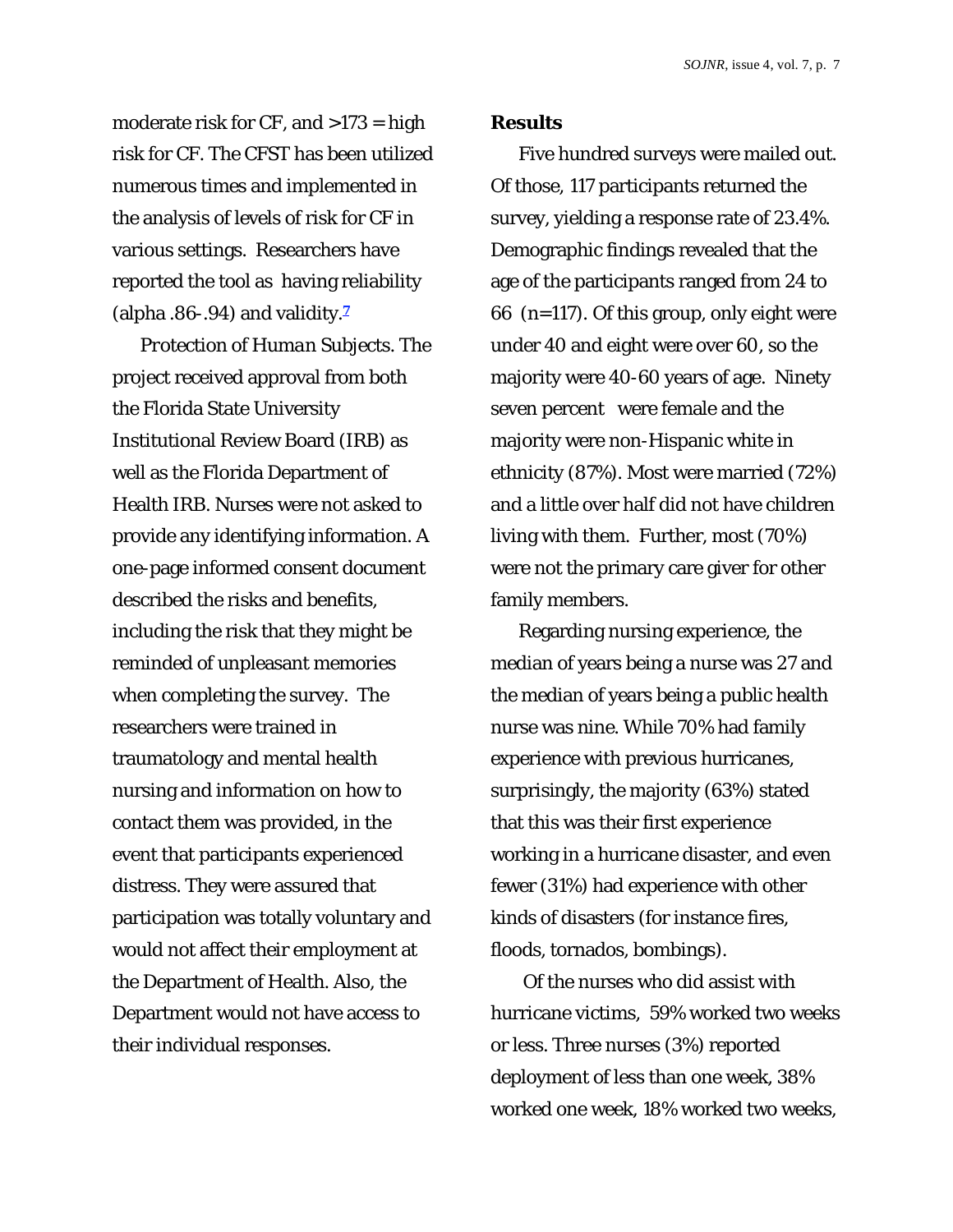20% worked three weeks, 17% worked four weeks and only four percent reported being deployed more than four weeks.

The first research question examined the nurses' level of risk for CF during the time they were deployed. The participants were asked to think back to how they felt during the weeks they provided care to hurricane victims and fill out the CFST in accordance with those emotions. The average score on the CFST was 75.8 (SD = 41.7), indicating an average risk level of low. The remaining 27% (*n*=31) were at some to high risk for CF (Table 1).

## Table 1

*Level of risk for compassion fatigue during hurricanes* 

| <b>Level of Risk</b> | N  | <b>Percent</b> |
|----------------------|----|----------------|
| Low                  | 83 | 72.8           |
| Some                 | 18 | 15.8           |
| Moderate             | 9  | 7.9            |
| High                 | 4  | 3.5            |
| $N = 114$            |    |                |

The second research question explored the participants' risk for CF at the time they were completing the survey, which was three to four months later. Only 77 of the participants completed this CFST. Again, the mean risk score for CF was in the low risk category (mean score

63.8, SD=38.16). The remaining 18.2%

had some to high risk (Table 2).

Table 2

*Level of risk for compassion fatigue post hurricane*

| <b>Level of Risk</b> | N  | <b>Percent</b> |
|----------------------|----|----------------|
| Low                  | 63 | 81.8           |
| Some                 | 6  | 7.8            |
| Moderate             | 6  | 7.8            |
| High                 | 2  | 2.6            |
| N = 77               |    |                |

The third research question sought to identify variables that may be associated with risk for CF. To accomplish this, participants were asked to rate their level of agreement with five statements using a Likert scale of 1-5, with 1=strongly disagree, and 5= strongly agree. These statements were derived by the authors from Figley's theory of risk factors for CF,**2** and included the following (Table 3):

- 1. working during the hurricane caused me to question or reexamine my spiritual or religious beliefs,
- 2. working during the hurricane disrupted my personal/family life,
- 3. working during the hurricane was disruptive to my carrying out my normal job responsibilities,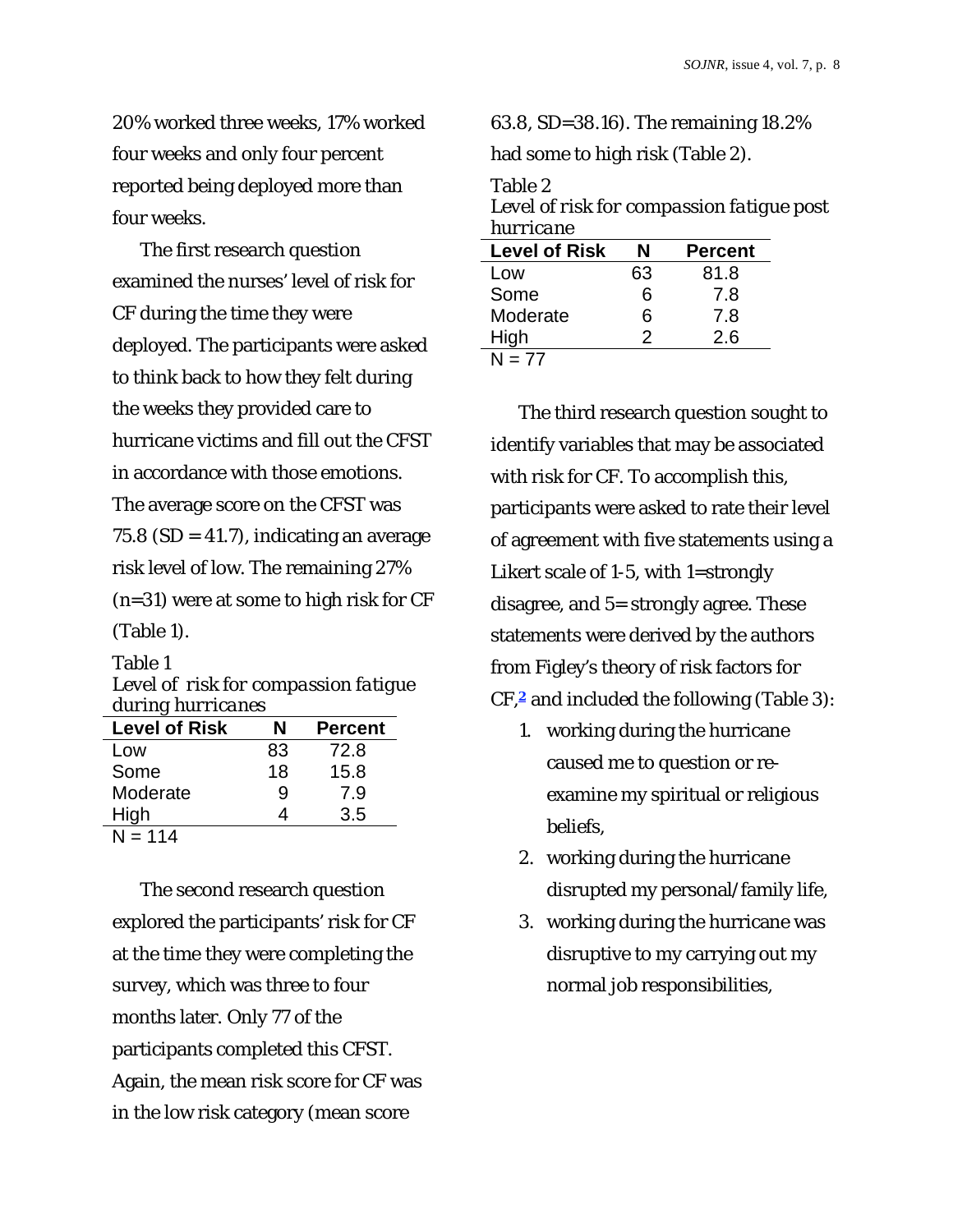4. I could have worked more time than I did with the hurricane victims,

## Table 3 *Client perception variables*

5. I would have preferred to work less time than I did.

| SD/D* | <b>Neutral</b> | $A/SA*$ |
|-------|----------------|---------|
| 75.5% | 6.5%           | 18%     |
| 21%   | 6%             | 73%     |
|       |                |         |
| 57%   | 18%            | 25%     |
|       |                |         |
| 41%   | 12%            | 47%     |
| 36%   | 13%            | 51%     |
|       |                |         |

 $N = 116$ 

\*SD/D = strongly disagree/disagree; A/SA = agree/strongly agree

Correlational analyses were performed to assess the relationship between the variables and the continuum of CFST risk scores. The level of significance was set at *p* <.05. Personal/family disruption (*r*=.27, *p*=.004), preferring to work less time that they did ( $r=.41$ ,  $p=.000$ ) and hours per day worked (r=.20; *p*=.028) were significantly positively correlated with CF risk scores during deployment. Post hurricane/current risk for CF scores was still significantly correlated with personal/family disruption (.29, *p*=. 005) and preferring to work less time than they did (r=. 29; *p*=. 005). However, normal job responsibility disruption was also significantly positively correlated to CF risk scores

(r=.31, *p*=.002) while hours per day worked during the hurricane was no longer a significant correlation.

## **Discussion**

The majority of the participants were at low risk for experiencing CF. This finding may be explained by the characteristics of the sample and their experiences. The majority of the nurses were deployed only once, for a time period of two weeks or less and this was the first time assisting victims of a hurricane or any other type of disaster for most of the participants. CF is a buildup of stress over time, so that may not have been experienced by these nurses. The finding does support the theory of CF in that there may lower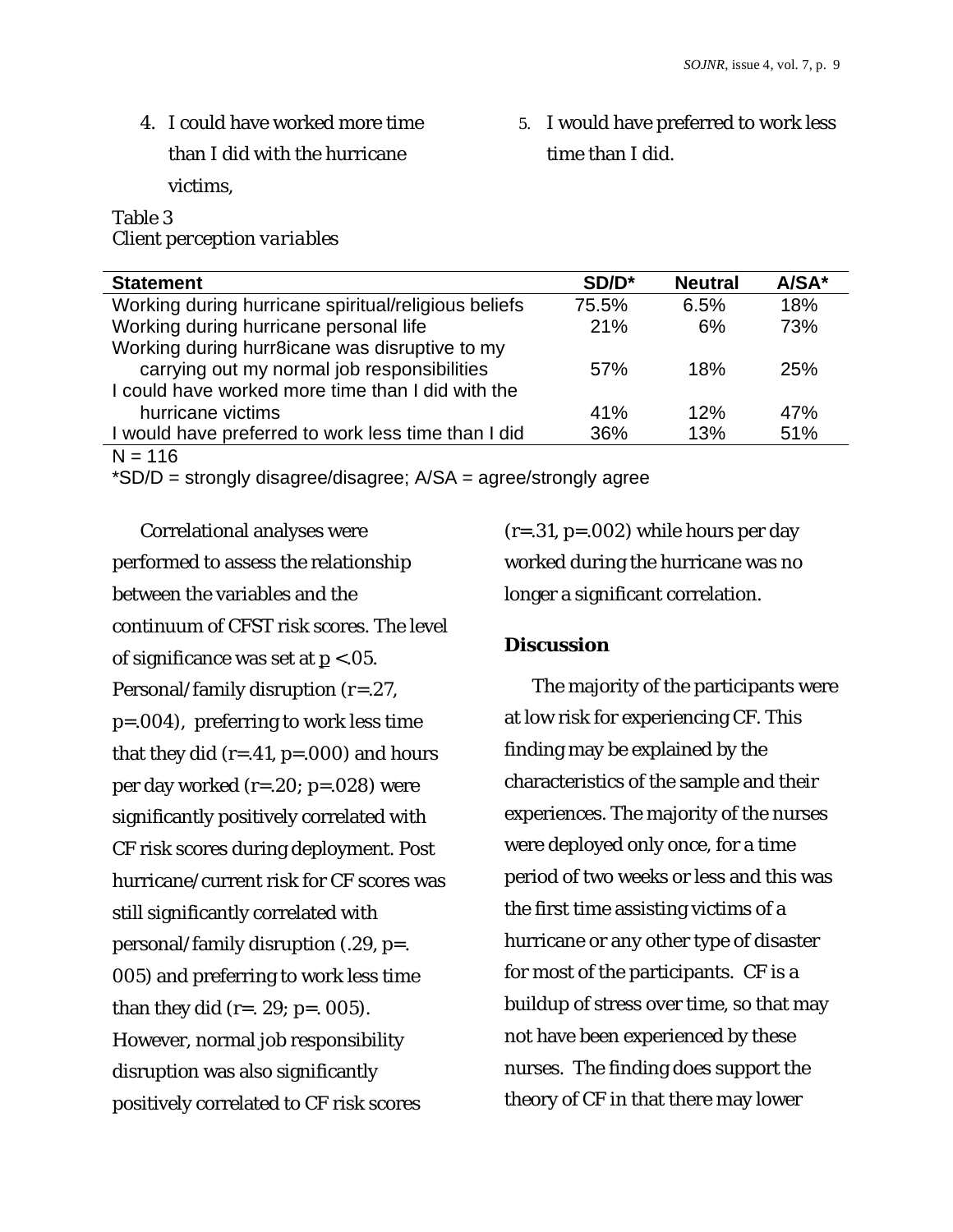levels of risk for CF in those who are providing care for the first time and for a limited time period.

Analysis showed that an increasing sense of personal/family life disruption and preferring to work less time that they did, were correlated to a higher level of risk for CF both during the hurricane and post-hurricane time frame. These findings can help explain the overall low risk of CF in this study's participants, as well as suggesting variables that may increase risk. The majority of participants had no children living in their home at the time of the hurricanes and were not primary caregivers to anyone else during that time period. Thus, they may have been at low levels of risk because they did not have the concurrent buildup of stress from additional life stressors at home. On the other hand, those who did perceive stresses at home while they were deployed as well as upon return home, may be more vulnerable for experiencing CF. The finding that approximately half reported they felt they could not work more than they did, supports the argument that nurses may be vulnerable for experiencing CF, if they have to work for an extended time, especially if they also perceived personal stressors related to home responsibilities or when returning to work.

The number of hours worked per day was positively correlated with risk for CF. Given the magnitude of destruction and need, nurses could literally work around the clock and still have more to do. Nurses may not be able to limit themselves because of their empathy for the overwhelming needs of patients. This finding suggests there may be a need to have policy guidelines for how long one can work each day in disaster situations. Further, policies may need to be in place to give nurses' permission to return "home" and back to regular jobs after a specified amount of time. Since work disruption was also significantly correlated with higher levels of risk for CF post hurricane expectations about "catching up" with normal job responsibilities upon return to work may need to be clarified by supervisors and with policies in place to address that issue.

*Limitations.* There were several limitations of this study that may have biased the results. A major limitation was the retrospective survey design. Participants were asked to recall how they felt during an average two-week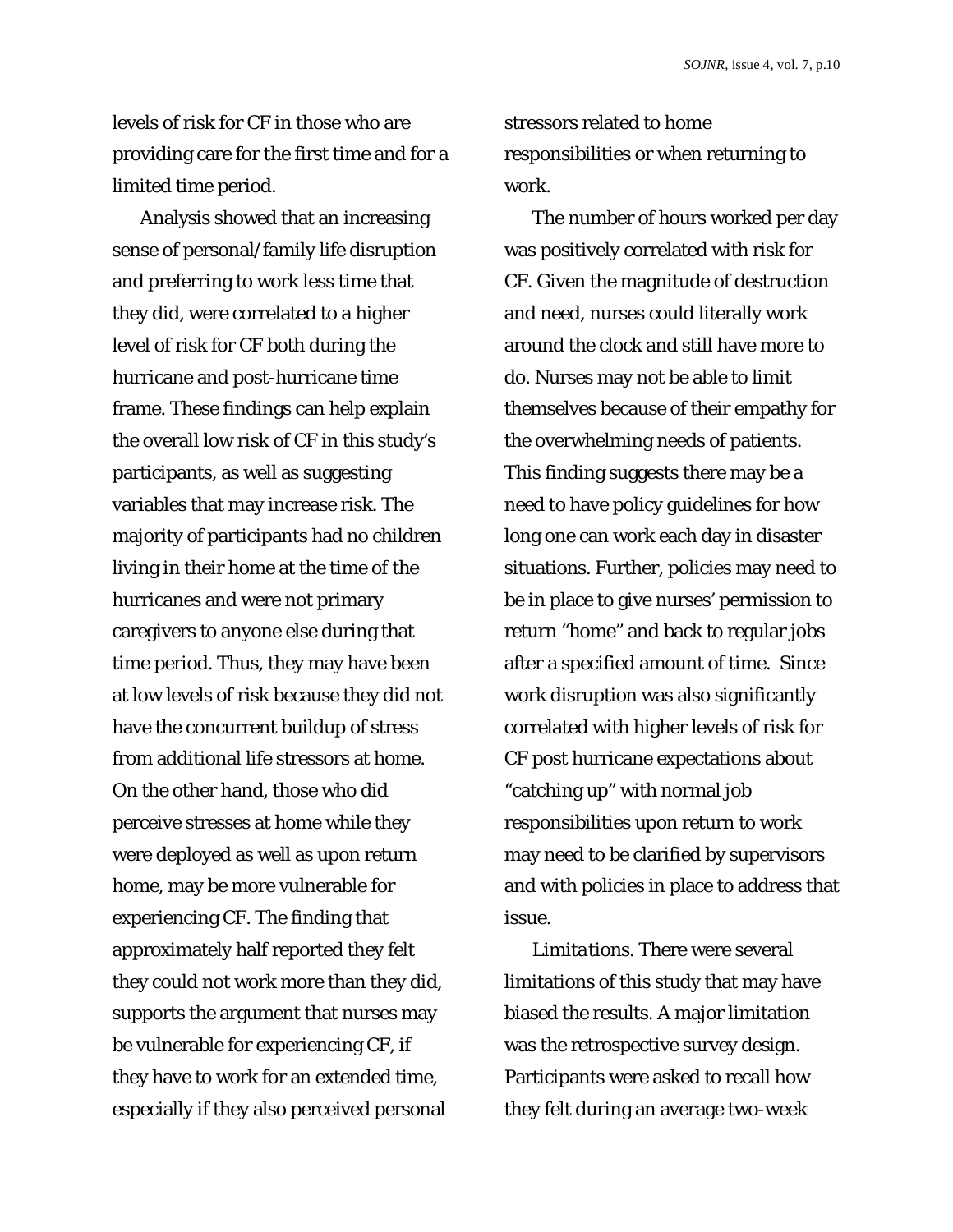time span, three to four months prior, so recall bias may be present related to how they were feeling while working during the hurricanes. The number of usable returned surveys (117 of the 500 surveys mailed out yielding a 23.4% response rate,) may also bias results. Figley**<sup>2</sup>** noted that avoiding reminders of a traumatic event is one of the symptoms of CF. Thus, those who were truly experiencing CF may not have wanted to relive their experience by recalling information for a survey or by acknowledging how they were currently feeling. These limitations may have caused the nurses who were at higher risk for CF to be under represented in this study. Mailing surveys posed limitations, such as having incorrect addresses. The data from those participants who did not receive their surveys may also have biased the findings. Finally, a limitation of the findings is that the reliability and validity of the instruments utilized have had only limited testing.

*Recommendations for future research.* In light of the 2005 hurricane season, and the knowledge that hurricanes will occur each year, further research should be conducted to understand how best to prevent CF in

nurses and how to assist nurses to reduce the risk factors associated with CF. Ideally data collection could commence immediately after the participants' assist victims, as opposed to three to four months later. Then follow up information collected several months post hurricane experience would have more meaning in assessing nurses' adaptation after the experience. Future research should include a more diverse sample with more males and nurses of diverse ethnic backgrounds.

To confidently measure risk factors related to CF, instruments must have well-established reliability and validity. Thus, research efforts could be focused on this goal. Also, because our understanding of risk for CF in nurses is still evolving, qualitative methodology would be helpful. Participants could then freely express their experiences and the unique factors that may contribute to their risk for CF may be revealed. Further, implications for policies regarding what would improve their working conditions and what interventions might reduce their levels of CF could evolve from such exploration.

The nation has seen the need for improved response to disasters. The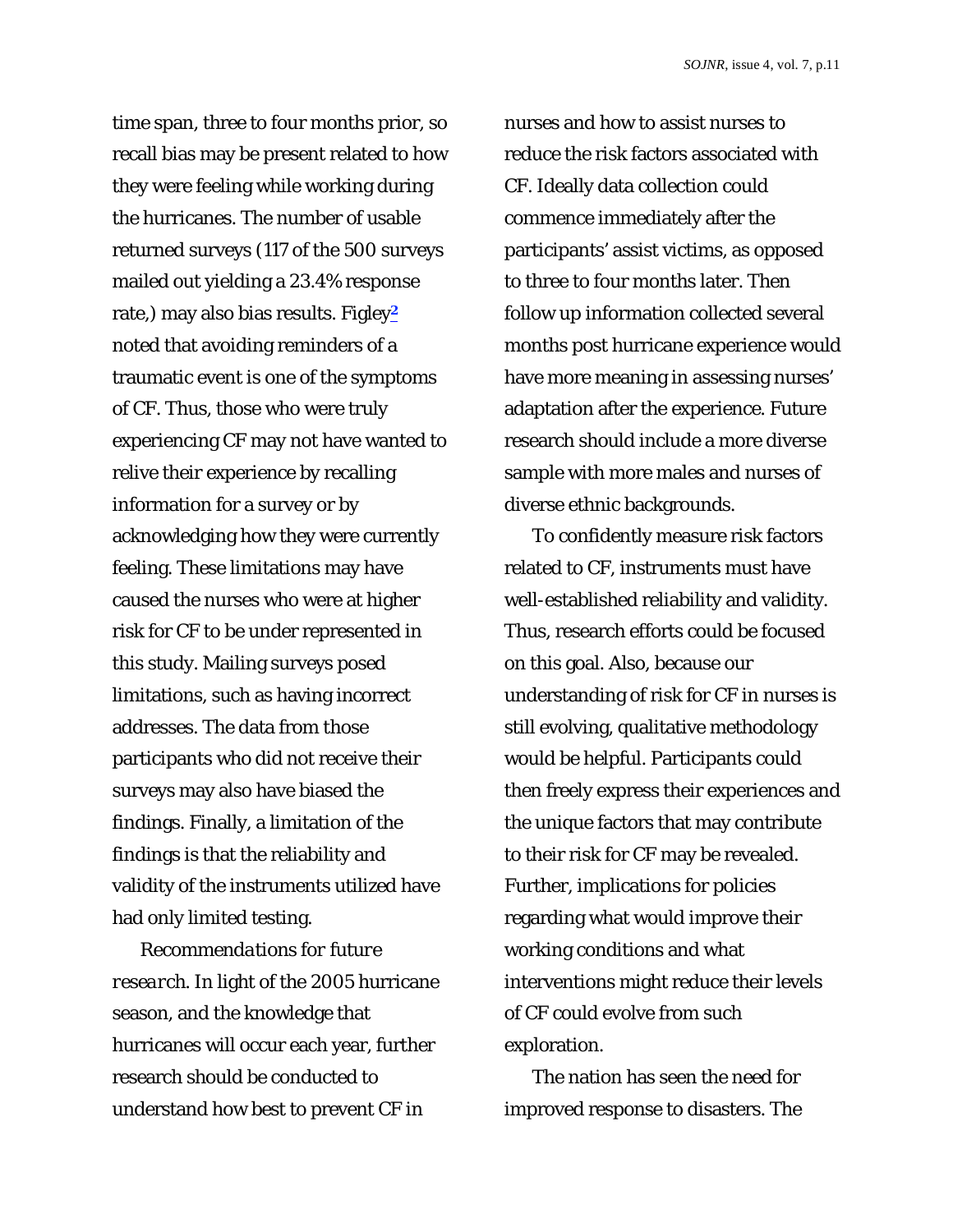hurricane season of 2005 was of even greater disaster proportions with Katrina, Rita, and Wilma inflicting unprecedented damage on the Gulf Coast. Nurses and health care professionals from across the country were called upon to aid the victims. In this study the majority of participants reported providing care for only two weeks, and after only two weeks some were experiencing risk for CF. The extraordinary amount of damage of the 2005 hurricanes compared with the 2004 hurricanes suggests that nurses could be very vulnerable to experiencing CF. Disaster relief agencies have the responsibility to form a comprehensive

plan for assisting nurses who are caring for victims in hurricane disasters to prevent nurses from developing CF. Finally, this study does support the possibility of a difference between first time responders and those who are initially deployed first to provide care. Those providing assistance for the first time may perceive the experience as novel or exciting. However, those called upon to provide initial assistance, but who have previous experience may perceived this as a "here we go again" experience that carries a burden. This is definitely a phenomenon that requires further research in determining risk for CF in nurses.

## **References**

- 1. Joinson, C. (1992). Coping with compassion fatigue. *Nursing, 22*(4), 116-122.
- 2. Figley, C.R. (1995). Compassion fatigue as secondary traumatic stress: An overview. In C. Figley (Ed.). *Compassion Fatigue: Coping with Secondary Traumatic Stress Disorder,* (pp. 1-20), New York: Bruner/Mazel.
- 3. Luce,A., Firth-Cozens,J., Midglely,S., & Burgess, C. (2002). After the Omagh bomb: Posttraumatic stress disorder in health service staff. *Journal of Traumatic Stress,* 15 (1), 27-30.
- 4. Roberts, R. S., Flannelly, K. J., & Figley, C. R. (2003). Compassion fatigue among chaplains, clergy, and other respondents after September 11**th** . *The Journal of Nervous and Mental Disease, 191* (11), 756-758.
- 5.Sattler, D., Preston, A., Kaiser, C., Olivera, V., Valdez, J., & Schlueter, S.(2002). Hurricane Georges: A cross national study examining preparedness, resources loss and psychological distress in the U.S. Virgin Islands, Puerto Rico, Dominican Republic and the United States. *Journal of Traumatic Stress*, 5(5), 339-350.
- 6. Wastell, C. A. (2002). Exposure to trauma: The long-term effects of suppressing emotional reactions. *The Journal of Nervous and Mental Disease*, *190* (12), 839- 845.